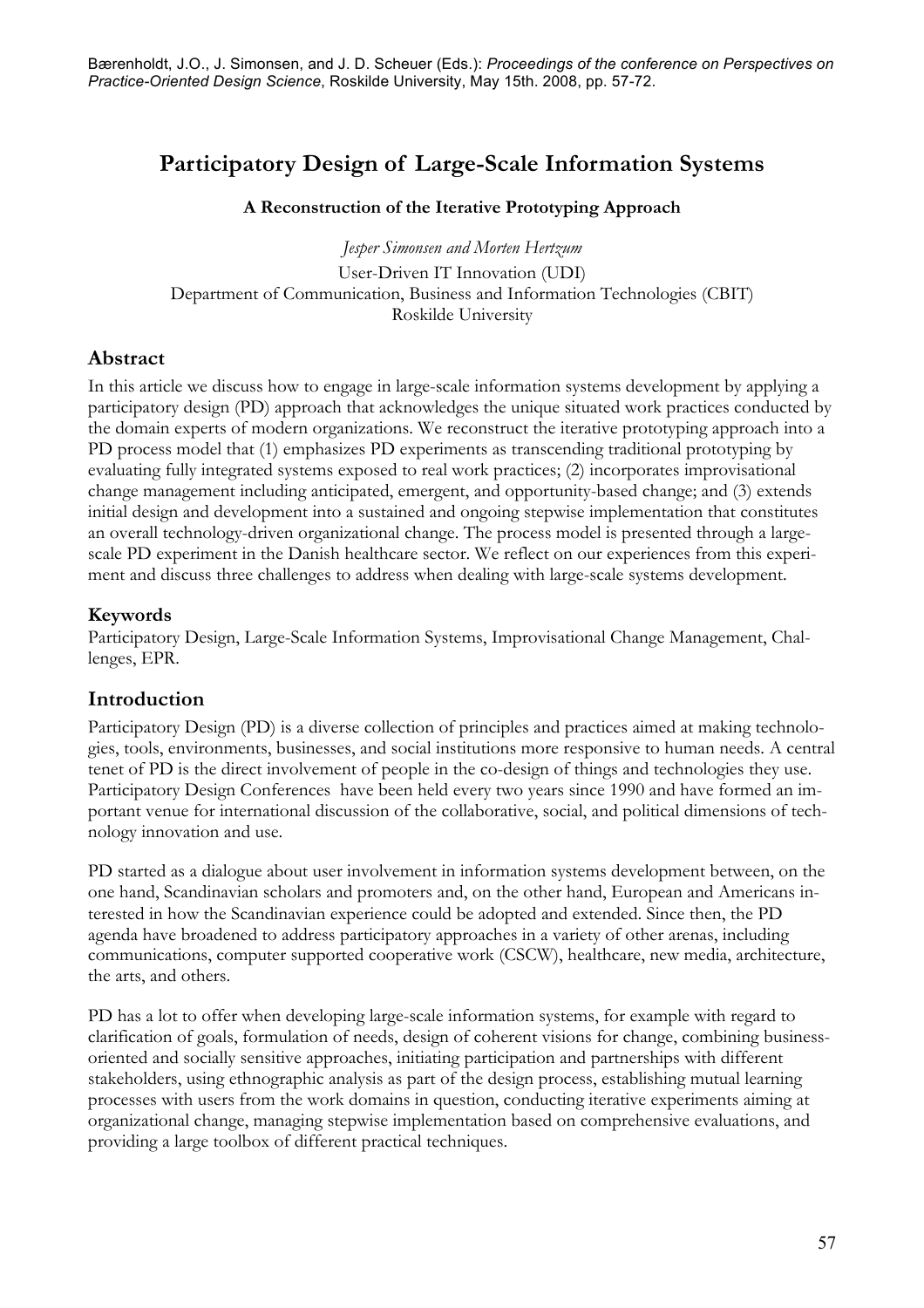The iterative prototyping approach is well-known within PD and information systems development in general (Floyd 1984; Budde, Kautz et al. 1992). Prototyping refers to the process of creating a working model in advance (a prototype) exhibiting essential features of the final product (the information system) in order to test various aspects of a design, illustrate ideas or features and gather early feedback and experiences from using it. The approach is basically rooted in the principles for the scientific experiment that set up an experiment in order to test and evaluate specific hypotheses (Nagel 1961). Traditionally, iterative prototyping have been conducted as the initial part of an overall development process using exploratory and experimental prototypes leading (in commercial settings) to a contractual bid (Bødker, Kensing et al. 2004). And typically, the development process succeeding the contractual bid is based on a thorough requirement document defining the system to be deployed following a traditional sequential waterfall type process (Davis 1990).

In this article we present a reconstruction of the iterative prototyping approach – including large-scale PD experiments as part of the commercial endeavors with information systems. We do this by means of an exemplary reflection: *What are the challenges that PD must face when engaging in design and implementation of large-scale information systems?* We describe and reflect on a Danish PD initiative in the healthcare sector involving a PD experiment with Electronic Patient Record (EPR) systems (Simonsen and Hertzum 2006). The experiment was conducted by the authors in close collaboration with the vendor, CSC Scandihealth (in the following referred to as just 'CSC'), and the customer, the Zealand Region ('Zealand'), in particular Zealand's EPR unit and a neurological stroke unit, treating acute apoplexy at Roskilde Hospital ('the stroke unit'). The experiment represents a breakthrough for PD engagement in large-scale EPR systems in the Danish public sector by leading to a new regional strategy for Zealand driven by PD experiments and by inspiring a new Danish national strategy for healthcare systems. We describe the experiment and our experiences and lessons and present the challenges that the PD paradigm has to cope with to succeed in playing a major role in large-scale information systems projects.

## **Background and Previous PD Projects**

Over the past decades new information systems in the public and private sectors have moved from the 'back office' (systems for accounting, inventory control, handling staff and wages, etc.) to the 'front office' supporting knowledgeable and often also quite powerful users (caseworker, clinicians, etc.) who are in direct contact with the 'customer' (citizen, patient, etc.). While back-office systems have automated and supported many routine operations and transactions, front-office systems (like EPR systems and other types of electronic document repositories) to a large degree aim at supporting ongoing communication, coordination, collaboration, and decision-making. Such work practices may primarily consist of situated action (Suchman 1987). Technological changes introduced into these relatively autonomous front-office users' work practices are known to be unpredictable and characterized by having an uncertain, open-ended, complex and flexible nature (Orlikowski and Hofman 1997). The overall change process is constituted by an ongoing process made up of opportunities and challenges that continue to evolve when using the system (Markus 2001; Markus 2004).

There is a need for a design process that allows the organization to experiment and learn as it uses the technology over time. Such an overall design process that includes – and transcends – the technical implementation of the technology has been described by Markus (Markus 2004) as a technochange prototyping approach. This approach combines large IT projects with organizational change programs to produce technology-driven organizational change: "Here what is to be prototyped is not just a technical solution *or* just an organizational change, but both together" (Markus 2004, p. 17). This technochange prototyping approach may thus be considered as using the traditional iterative prototyping approach as an overall model for organizational change.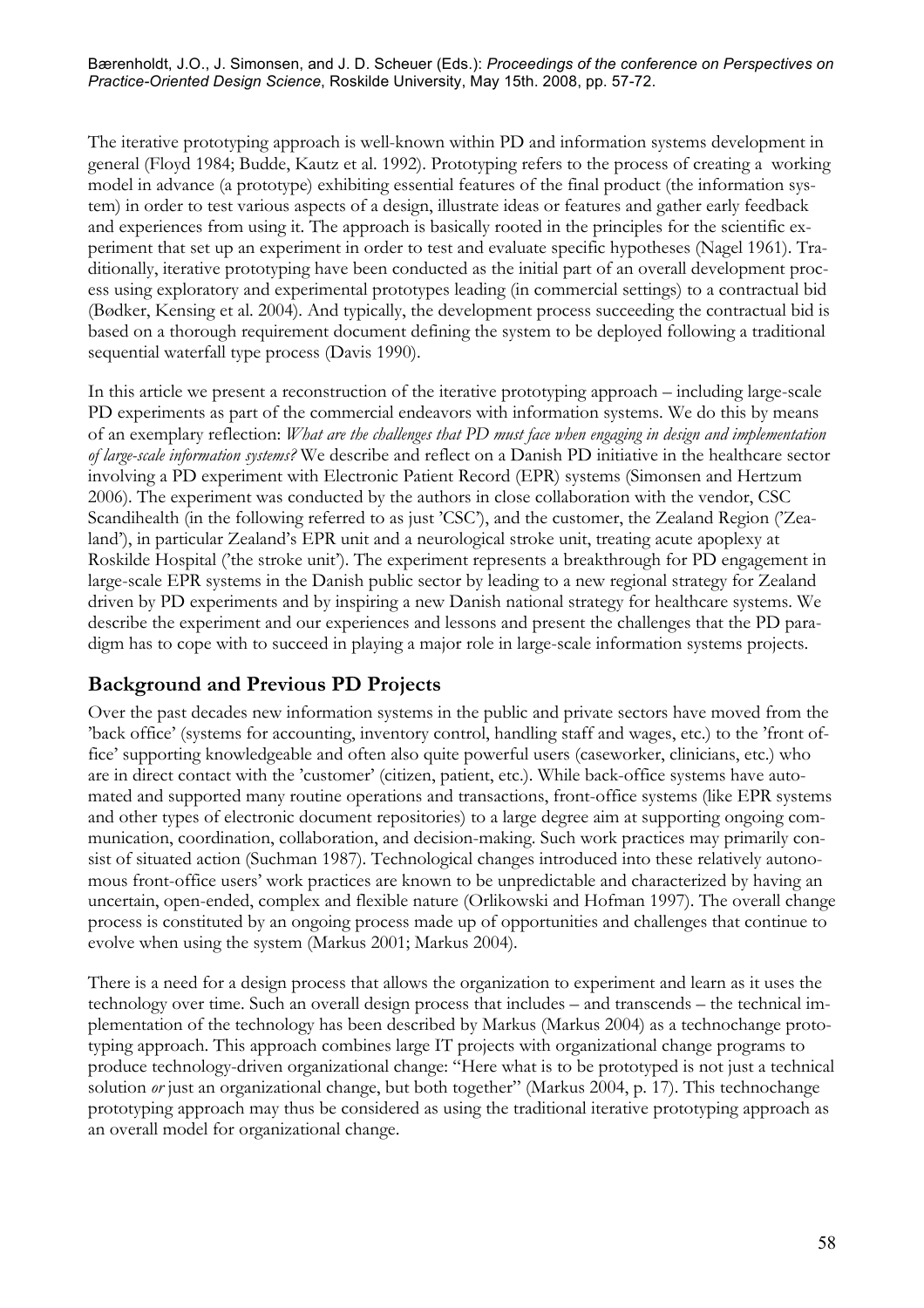Iterative PD experiments using various sorts of mock-ups and prototypes have been conducted for decades. But a review of the PD literature reveals that most PD experiments have been restricted to small scale systems (often driven by researchers) (Clement and Besselaar 1993; Oostveen and Besselaar 2004) or to the initial parts of larger scale information-systems development followed by a conventional contractual bid (Kensing 2000; Bødker, Kensing et al. 2004). Recently, however, a growing number of PD experiments include both initial design and real-use evaluations (Pipek and Wulf 1999; Bødker and Buur 2002; Büscher, Eriksen et al. 2004; Bardram, Hansen et al. 2006; Hansen 2006; Hansen, Bardram et al. 2006)

In the Florence project (Bjerknes and Bratteteig 1988) researchers succeeded in supporting nursing work through a PD approach that dominated the entire development and implementation process. The developed information system was, however, small-scale. Conversely, the UTOPIA project (Ehn 1988) concerned a large-scale information system but included initial design only. Large-scale information systems have also been undertaken in the Danish Radio (Kensing, Simonsen et al. 1998) and Maersk shipping (Christensen, Crabtree et al. 1998) projects. In these projects the PD approach included initial design and prototyping but was followed by a contractual bid and a conventional procurement and implementation process. In another large-scale project the aim was to develop an internet and smartcardbased system for European citizens (Oostveen and Besselaar 2004). This project combined a PD approach to the initial design with technology assessment of case studies of other smartcard technologies. Furthermore, PD approaches have proven successful in identifying and resolving work-practice problems occurring after the initial implementation of new technologies. This was for example the case with a study of automatic drug-dispensing machines and keyboard trays at a Canadian hospital (Balka and Kahnamoui 2004; Balka 2006).

Arguments for conducting PD experiments that transcend initial design have been raised in relation to usability laboratories (e.g., the design collaboratorium (Bødker and Buur 2002)) and systems development methodologies (e.g., cooperative experimental systems development (CESD) (Grønbæk, Kyng et al. 1995)). CESD has, for example, been used in the Great Belt project (Grønbæk, Kyng et al. 1993) where researchers developed a generic CSCW prototype for a large engineering company. However, the prototype was, apparently, not evaluated in real use as part of its development and refinement. Other recent projects include socio-technical experiments with so-called pervasive-computing devices exposed to real-life testing in hospital settings (Hansen 2006). In these projects researchers have experimented with patient records deployed on tablet PCs and awareness information on mobile phones (Hansen 2006) as well as with coordination support for operations by means of large interactive displays (Bardram, Hansen et al. 2006; Hansen, Bardram et al. 2006). The WorkSpace project (Büscher, Eriksen et al. 2004) may be an exception among PD projects by realizing a commercial software product for landscape architects – institutionalized in a company owned by the researchers (www.43d.com).

## **Improvisational Change Management**

If iterative PD approaches are to transcend initial design and product development and play a role in the organizational implementation of new large-scale information systems then an improvisational approach appears to be required (Ciborra 1996). Orlikowski and Hofman (Orlikowski and Hofman 1997) characterize improvisational change management by distinguishing between three kinds of change: anticipated, emergent, and opportunity-based. *Anticipated change* is planned ahead and occurs as intended by the originators of the change. *Emergent change* is defined as local and spontaneous changes, not originally anticipated or intended. Such changes do not involve deliberate actions but grow out of practice. *Opportunity-based changes* are purposefully introduced changes resulting from unexpected opportunities, events, or breakdowns that might arise after the introduction of a new information system: "While there is no predefined sequence in which the different types of change occur, the deployment of new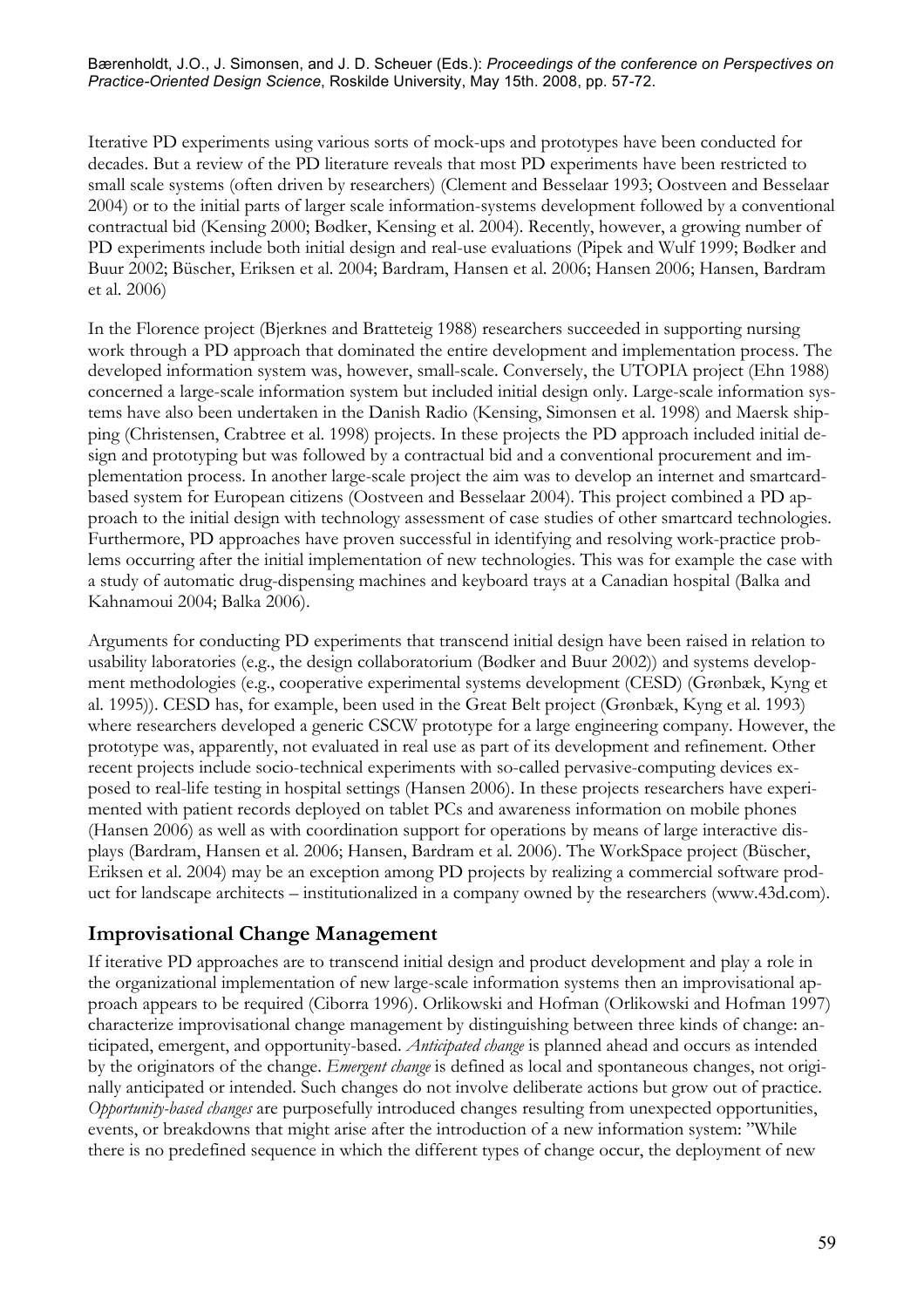technology often entails an initial anticipated organizational change [...]. Over time, however, use of the new technology will typically involve a series of opportunity-based, emergent, and further anticipated changes, the order of which cannot be determined in advance because the changes interact with each other in response to outcomes, events, and conditions arising through experimentation and use" (Orlikowski and Hofman 1997, p. 13).

Orlikowski and Hofman (Orlikowski and Hofman 1997) suggest adopting an improvisational change model that incorporates the evolving capabilities, emerging practices, and unanticipated outcomes and allows for learning from practical experience, responding to unexpected outcomes and capabilities, and adapting both the technology and the organization as appropriate.

Emergent and opportunity-based changes are widely noted in PD projects (e.g., (Bjerknes and Bratteteig 1988; Ehn 1988; Bødker and Buur 2002)), but there has been surprisingly little focus on managing and learning from such changes over longer periods of time. Change management has, however, been studied in relation to tailoring in the AT project (Trigg and Bødker 1994; Bødker 1996). While the planned change involved that inspectors at the studied labor inspection service were introduced to text processing and thereby took over many typing tasks from the secretaries, tailoring and standardization evolved in emergent and opportunity-based ways. Some inspectors started developing templates of standard forms. Initially, these forms were merely for personal use but they quickly spread to other inspectors. This emergent change made it apparent that more robust templates were needed if they were to be sharable. Thus, an opportunity-based change was triggered, during which a number of templates and button panels were developed and distributed among the inspectors. While this improvisational process is acknowledged, it remains unclear how PD may actively embrace and manage such a process in a manner where emergent changes are nurtured, identified, and gradually turned into opportunitybased, organization-wide changes.

In the POLITeam project (Pipek and Wulf 1999), the main improvement of the work process of vote preparation was the parallelization of a previously sequential process. Neither project members nor interviewed users had, however, recognized this improvement opportunity prior to installation of the system. It was realized, "rather accidentally" (Pipek and Wulf 1999, p. 207), several months after installation and led to an opportunity-based change in the workflow. In spite of its large scale and long duration the POLITeam project does not appear to systematically facilitate improvisational change management. Instead, the occurrence of emergent changes is explained partly by uncertainty about the extent of planned changes. If planned changes are adopted at a large scale they may occasion emergent changes that would not otherwise be feasible. Thus, success at managing planned changes may increase, rather than decrease, improvisational change.

Finally, the extensive PD work on BSCW illustrates how the organizational consequences of introducing such a generic system may differ radically depending on whether the involved work is distributed co-authoring (Horstmann and Bentley 1997), educational courses (Sikkel, Gommer et al. 2001), or community building among Iranian NGOs (Rohde 2004). Today, large-scale information systems have changed from being standard, one-size-fits-all systems to the 'era of configurability' (Balka, Wagner et al. 2005) offering much more flexible and generic systems (Bansler and Havn 1994) that can be configured to support individual needs. This way new information systems incorporate some of the properties known from groupware and CSCW (Grudin 1994; Grudin 1994; Ciborra 1996). This emphasizes the diversity of change that may emerge and the impossibility of anticipating all of them.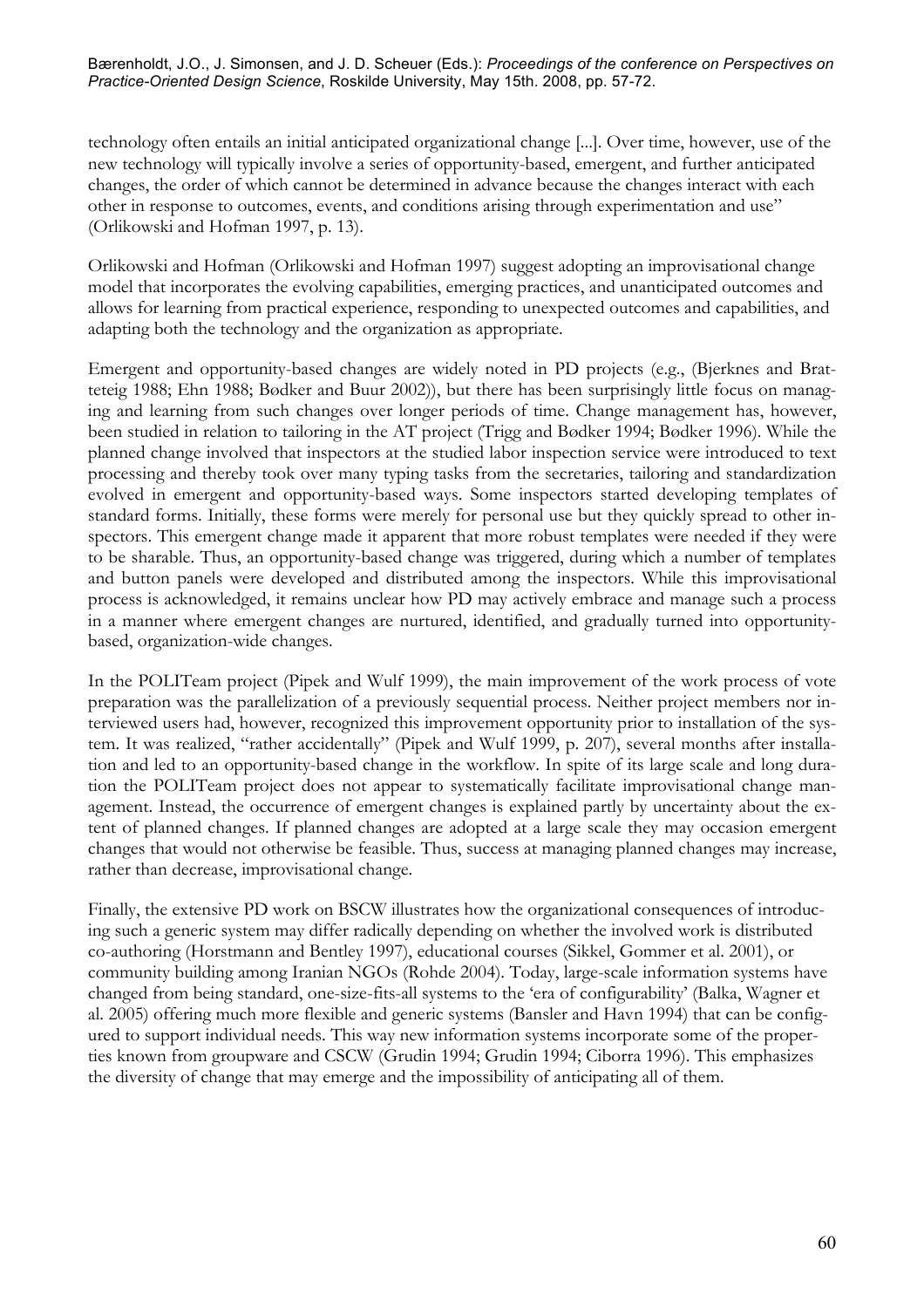# **The PD Experiment**

The improvisational model for change management (Orlikowski and Hofman 1997) entails that to engage in large-scale information systems projects PD approaches will have to integrate design and development with organizational implementation. This is necessary to obtain data and experiences from real use during design and development and thereby iteratively (1) evaluate progress on planned changes, (2) become aware of emergent changes, and (3) turn selected emergent changes into opportunity-based or new planned changes. While progress on planned changes is a means to ensure that system possibilities get incorporated in actual work practices, turning emergent changes into opportunity-based changes is a means to ensure that work practices are changed in relevant ways. The resulting process model is illustrated in Figure 1 and gives the overall structure of the following description of our EPR experiment.



Figure 1: A reconstruction of the iterative prototyping approach into a process model for PD. The model emphasizes PD experiments as evaluating systems exposed to real situated work practices and reflects a sustained and ongoing stepwise implementation constituting an overall technology-driven organizational change.

The model is depicted as the task-artifact cycle (Carroll, Kellog et al. 1991) and outlines a reconstruction of the iterative prototyping approach where the starting point of an iteration is the changes that are anticipated and aimed for. The anticipated changes are further specified, for example in terms of effects of using the system. The system (or a part/prototype of it) is then implemented and tried out for a period under conditions as close to a real use as possible. Actual use of the system allows for emergent and opportunity-based changes to occur. Finally, evaluation of using the system informs subsequent iterations. This includes that selected emergent changes are turned into opportunity-based and new anticipated changes.

## **Context and involved partners**

Denmark is divided into five geographical regions, each responsible for running the hospitals in the region. This includes each hospital's EPR system. The development and implementation of Danish EPR systems has been dominated by traditional top-down strategies starting from high-level goals not directly related to the concrete clinical work. As mentioned above, the Zealand region recently adopted a different strategy, where the development and implementation of EPR systems is done through a bottom-up process informed by PD experiments.

The background for Zealand's choice of a PD strategy was their recent experiences from implementing an EPR module for managing the prescription and use of drugs ('OPUS'). OPUS has about 2500 users and runs on approximately 1000 PCs, mostly laptops. OPUS was developed by CSC with a traditional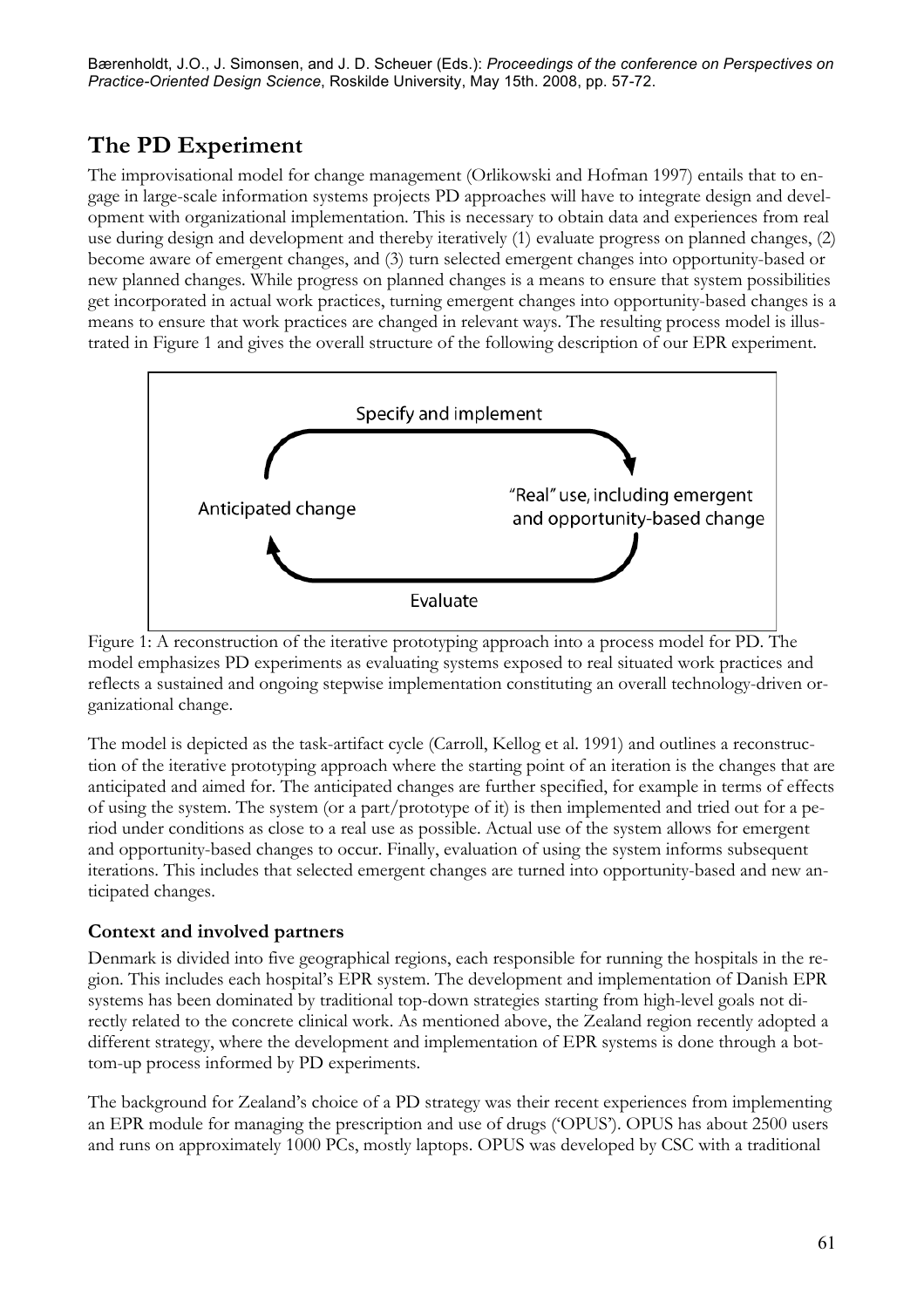top-down strategy and was taken into use by all hospitals in the region during a relatively short period of time (5 months in 2003-2004). The EPR unit was surprised by the high number of problems that arose during the organizational implementation of the system. There were long-standing technical problems related to poor performance, usability problems leading to unsophisticated and erroneous use of the system, and enormous efforts were required to make the clinicians comply with the workflows and procedures related to the new ways of managing drug administration. The EPR unit had produced and distributed new procedures for how to administrate drugs with the new system. When the system was introduced at a ward these procedures were supplemented by a training course and for two weeks EPR-staff was present as support personnel. The experience, however, was that this was far from sufficient to bring about the intended changes in work practices.

To analyze the implementation of OPUS, the EPR unit started to collaborate with the authors in Fall 2004. Based on these analyses, the EPR unit developed a new strategy for their next EPR module, the clinical process module. This EPR module supports clinical documentation and decision making and comprises the ongoing documentation of medical patient information made by the clinical staff (physicians, nurses, therapists). Today, this clinical documentation is (throughout Denmark) mainly paperbased. The EPR unit decided that a clinical process EPR module could not be successfully implemented unless it was positively welcomed by the clinicians – especially the physicians who are the most powerful group of clinicians. The result was a PD strategy for a stepwise change and implementation with a focus on the effects of using the system and on the clinical staff's satisfaction with the system.

To initiate the deployment of the regional PD strategy a large-scale PD experiment was conducted, involving a close collaboration between CSC, Zealand, the stroke unit at Roskilde Hospital, and the authors:

*CSC* constitutes the vendor organization in charge of developing, implementing, and testing EPR solutions in terms of IT infrastructure and applications as well as critical clinical processes. CSC provided – free of charge – Zealand with access to their newly released EPR platform. The platform is based on the Oracle® Healthcare Transaction Base which is highly configurable and suited for prototyping. CSC was responsible for system development, installation, configuration, data migration, and extensive support during the experiment where the system was in use. CSC's interest was to experience how to configure a clinical process EPR module in participation with clinicians and to test how their solution would work in a real clinical process. In particular, CSC's interest was to get a real-life reference installation of their system for use in a bid with another Danish region. Due to this interest CSC invested considerable resources in the experiment and demanded that the experiment was completed in 2005.

*Zealand* constitutes the customer organization defining the needs and desired outcomes from using the system as well as providing access to a clinical department for evaluating the EPR system. Zealand was responsible for preparing the clinical department for participation in the experiment, including training of the clinical staff. Zealand's general interest was to start the deployment of their new PD strategy and assess how to document clinical utility value. In particular, Zealand's interest was to evaluate whether CSC's EPR solution could perform satisfactorily, be integrated with other clinical systems, and meet the expectations of the clinicians. Zealand demanded that the system was evaluated at a critical care unit (the stroke unit) where malfunctions and inconveniences cannot be tolerated. Based on experiences from the OPUS system they also demanded that bed-side registrations was supported by portable PDAs.

*The stroke unit* at Roskilde Hospital constitutes the test site. Stroke is a leading cause of death and chronic disability in most industrialized countries. Roskilde Hospital is a medium-sized Danish hospital with a neurological ward that includes an in-patient stroke unit with nine beds. The stroke unit treats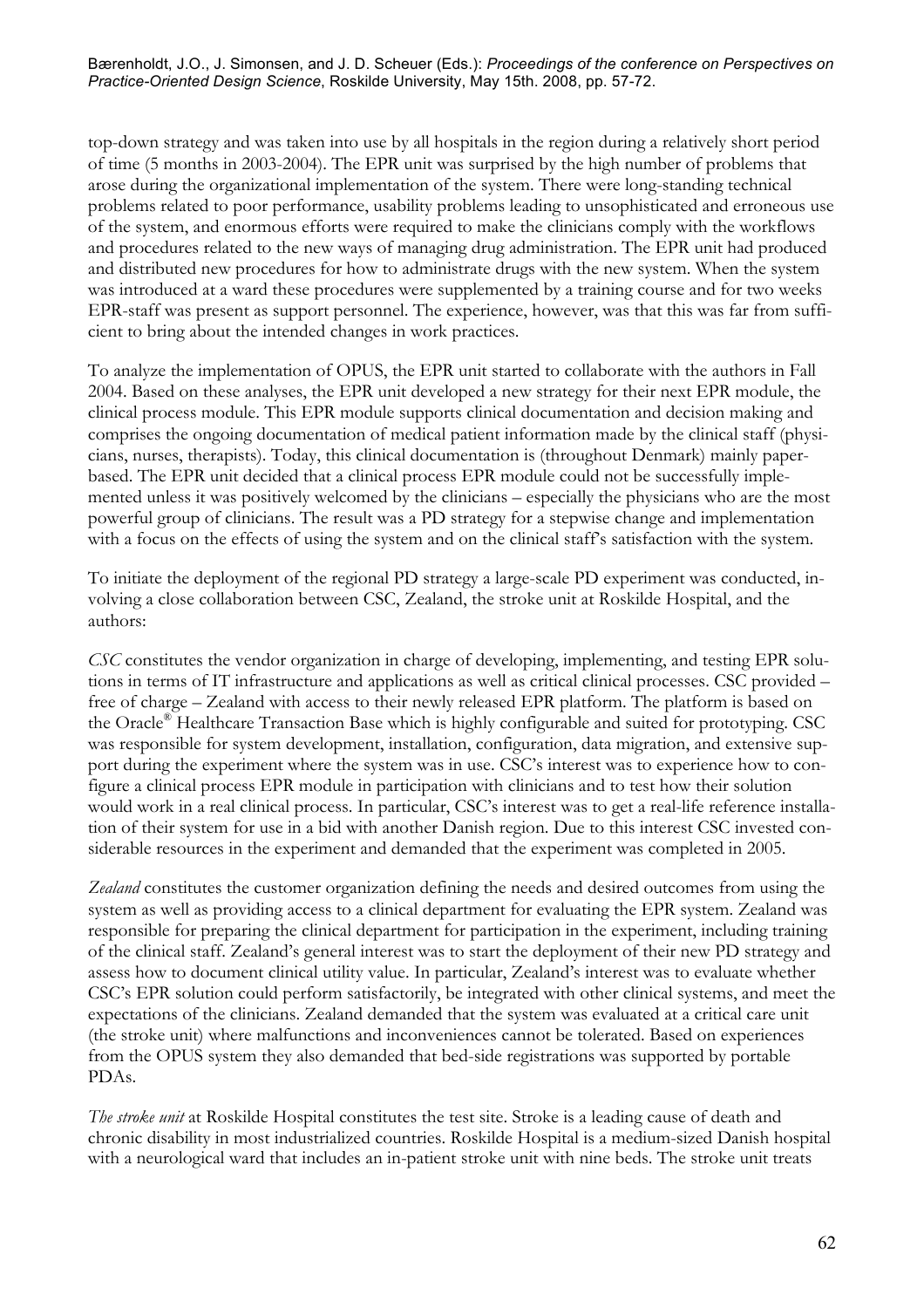approximately 650 acute-stroke patients a year, plus approximately 200 patients that turn out not to have suffered a stroke. The stroke unit was chosen as representing a critical care unit with welldocumented patient trajectories of high quality. This was regarded an asset for the experiment because an initial design of the clinical process EPR module could partly be based on this documentation. The experiment required that all paper-based patient records in the stroke unit were replaced with the EPR system for a five-day period. This necessitated thorough planning, including development of new EPRsupported patient trajectories, and training the clinical staff in using the system and working according to the revised patient trajectories.

*We* (the authors and participating researchers) were responsible for evaluating the experiment. We facilitated the collaboration, participated in developing and refining the PD approach, and investigated its initial use. Our interest was to use the case as empirical input to a research program on 'Effects-driven IT development'. The experiment should provide empirical input to two related research questions: How can desirable effects be identified and specified in collaboration with the clinical staff, and how can realistic experiments be conducted using EPR systems during real clinical work? In particular, we were responsible for identifying and specifying the desired effects in participation with the clinicians, for developing methods for measuring these effects, and for designing, managing, and facilitating the experiment in order to evaluate usage effects.

## **Process and results**

The PD experiment was completed during Fall 2005. Referring to Figure 1 we describe the process, main results, and factors driving the experiment.

#### *Anticipated changes: specify and implement*

The overall anticipated change that the experiment aimed for was to implement a fully IT integrated EPR that included support for the clinical process and replaced all paper-based patient records. The clinicians at the stroke unit specifically requested improvements in obtaining patient overview and in their mutual coordination. Stroke is one of the diseases included in the Danish National Indicator Project (NIP) (NIP 2008). NIP is a national database providing a scientific basis for monitoring and improving medical care. The management of the stroke unit voiced a need for improving the quality of the unit's NIP reportings. On a national level it is also a long-term aim to increase the structuring and standardization of the content of patient records as part of the development of EPR (Bossen 2006). In response to this overall political objective, the EPR unit wanted to introduce an initial limited structuring of the nursing record.

The anticipated changes were specified in the first part of the experiment (August to October) through five full-day PD workshops where clinical staff in cooperation with designers from CSC and project managers from the EPR unit designed and configured the EPR system. Main parts of the system were designed through up to three iterative events: At one workshop, mock-ups were drawn on flip-over charts. At the following workshop, a preliminary non-interactive PowerPoint prototype was discussed. Finally, at a third workshop, a running prototype was demonstrated, discussed, and evaluated.

Our role at the workshops was to facilitate in defining the clinicians' needs for support stated in terms of the effects they wanted from using the system. The clinical staff comprises physicians, nurses, and therapists. Physicians and nurses were from the beginning represented at the workshops because they are the core clinicians at the stroke unit. On any shift one physician is in charge of the medical treatment of the patients and one nurse is the leader of a team of 2-4 nurses and auxiliary nurses. At the third workshop, the therapists were included but (partly due to their late involvement) this staff groups' influence on the design remained marginal.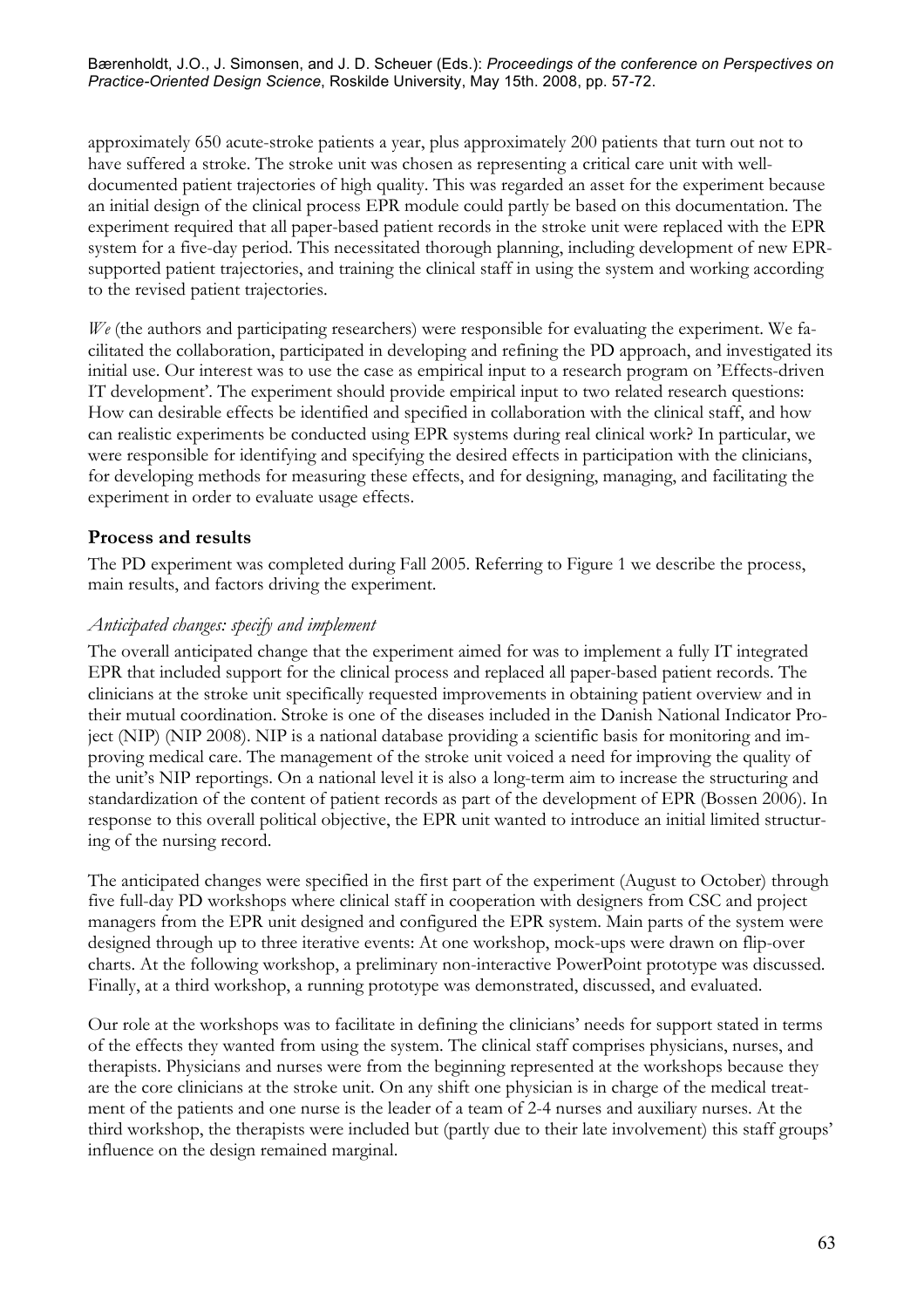In their requirements the physicians and nurses focused on two aspects central to their work, namely their continual creation and recreation of an overview of the status of the individual patients and the coordination among the clinicians, within as well as across staff groups. Overview and coordination are particularly prominent in relation to three clinical activities:

- Team conferences. Every morning on weekdays physicians, nurses, and therapists meet for about 15 minutes to walk through the admitted patients.
- Ward rounds. After the team conference the chief physician starts his or her ward round, which consists of medically assessing each patient and adjusting the treatment and care accordingly.
- Nursing handovers. At the start of every nursing shift the nurses meet for about 45 minutes to walk through the admitted patients and coordinate activities.

Through the PD workshops a number of desired effects were specified by the clinicians. What the clinicians wanted from the EPR system was essentially support during the three activities mentioned above. All clinicians requested coordination support. The chief physician wanted, for example, to be able to complete the daily ward rounds as a "one-man show" (without an escorting nurse), where all information and coordination with other clinical staff was done through the EPR system. This effect was given high priority because the nurses are busy and have little time left for escorting the chief physician during the long-lasting ward round. An additional reason for giving this effect high priority was that a main motivation for CSC was to obtain a reference with a satisfied chief physician in relation to their bid with another region. Improved patient overview was defined as a desired effect especially in relation to the team conferences and nursing handovers. As requested by the EPR unit additional requirements were an increase in the structuring of the nurses' recordings by introducing the 13 Virginia Henderson categories (Henderson 2006) and a requirement for prompt response times to evaluate the performance capabilities of CSC's new development platform. Finally, the quality of the NIP reportings was to be improved, as requested by the stroke unit's management. The clinicians' often forgot to record NIP data and a medical secretary spent considerable time obtaining them from the clinicians after the patients were discharged.

In November through December, CSC undertook the technical implementation of the EPR system, along with interfaces to various systems currently used at the hospital (laboratory systems, patient administrative system, OPUS, etc.). A number of tests and reconfigurations of the system (using sample patient data) were made in parallel with training the clinical staff in the use of the system. By the end of November five years of patient data (in total more than 26 million data records from more than 300,000 patients) were migrated to the system. This allowed access to patient records even for patients that would be hospitalized during the experiment. It also provided a data load that enabled a realistic evaluation of system performance.

## *Real use: evaluate*

The trial period, where the EPR system was in real use, took place in December and lasted five days. During this trial period all clinicians at the stroke unit used the EPR system 24 hours a day, and the system replaced all paper records for all patients. The system involved stationary and portable PCs, PDAs for bedside measurement of patient parameters (temperature, blood pressure, etc.). Furthermore, the team conferences and nursing handovers took place in a dedicated room where the EPR was displayed by projecting a PC screen onto the wall using a ceilingprojector.

The system simulated a fully integrated EPR system, not expected to be in operational use in Denmark until years from today. Transactions involving other wards not included in the experiment were simulated by a Wizard of Oz process (Maulsby, Greenberg et al. 1993). A back office was established and staffed 24 hours a day. Patient-record entries that involved paper transactions with other wards were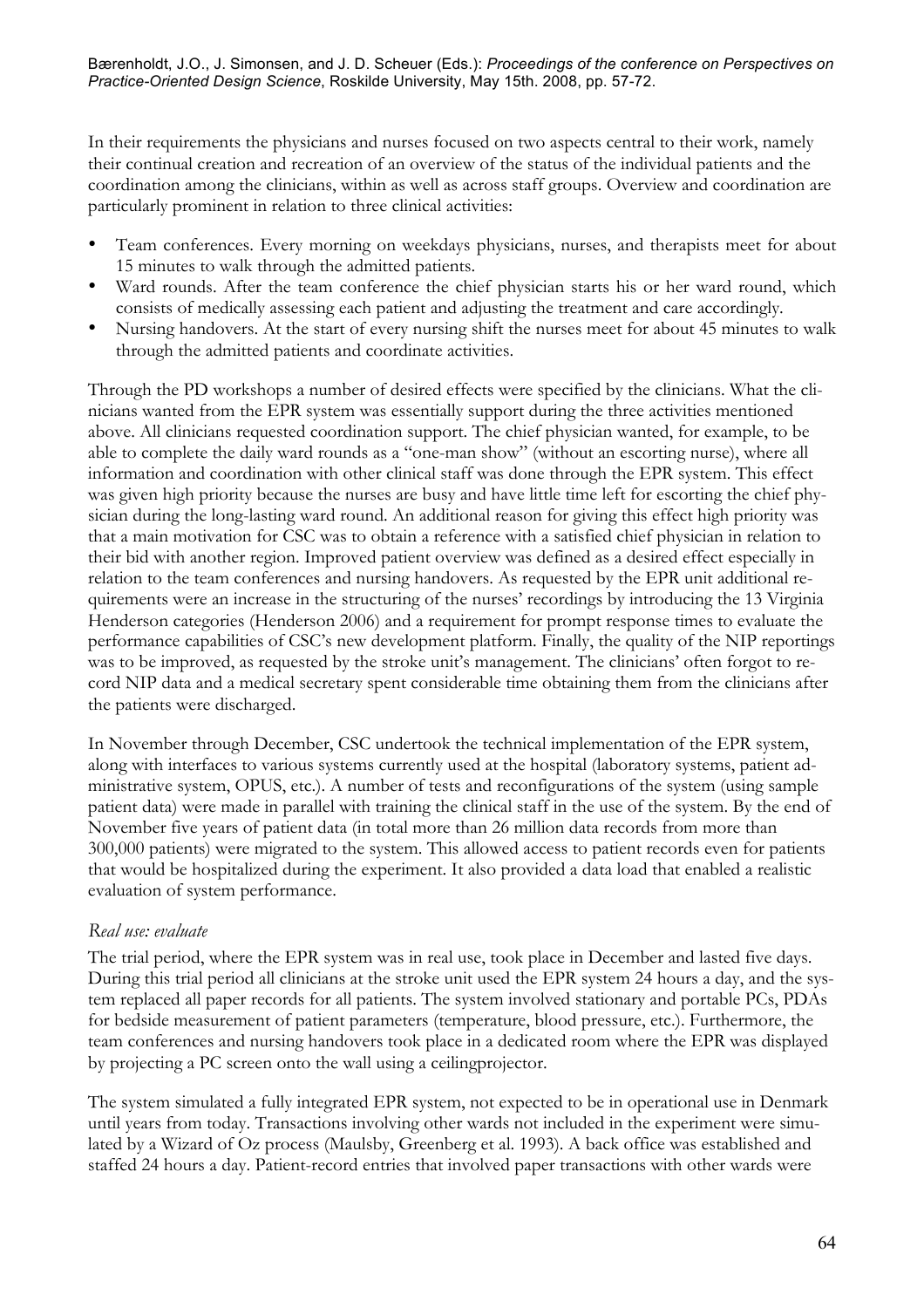initiated in the EPR system by the clinicians. The back office continuously monitored the system, identified such entries, mailed them in the conventional fashion, waited for the results to arrive, and immediately typed them into the EPR system. Thus, all clinicians experienced the EPR system as if all transactions were fully IT supported.

To safeguard against troubles and misunderstandings, which might have entailed risk to patient health, the clinicians were supported by 'shadows', who were present 24 hours a day. The shadows were CSC employees and persons from Zealand's EPR unit, all with a clinical background and detailed knowledge of the EPR system.

During the trial period we observed 5 team conferences and 9 nursing handovers, all performed using the EPR system. Prior to the trial period we had observed 7 team conferences and 6 nursing handovers to get acquainted with these work situations. In total, the observations comprised 16 hours of clinical work involving 35 patients and more than 20 clinicians. Each observation was done by one researcher acting as an observer participant (Blomberg, Giacomi et al. 1993), i.e. sitting in the room, where the handover or team conference took place, while being as unobtrusive as possible. All observations were documented by the authors in written notes. Selected sessions were audio and video recorded, in parallel with a recording of the full-motion screen interaction with the EPR system. Seven clinicians were interviewed in relation to the observations, including interviews immediately after an observation to clarify and elaborate key issues, and interviews after the trial period to verify details and interpretations. Finally, all participating clinicians received a small diary booklet and were encouraged to note any observations, proposals, and remarks they deemed relevant.

The five-day trial period made it possible to test the EPR in real use enabling emergent and opportunity-based change. Though the trial period was short we observed both emergent and opportunitybased changes. Emergent changes included that the traditional oral way of informing about patient status changed to collectively reading the information on the large shared display used for team conferences and nursing handovers. As a result of being able to collectively read the patient record on the shared display, we further observed that the clinicians initiated collective investigations of the patient record during these activities. At the nursing handovers we observed before the trial period, the patient record was only seen by the nurse team leader, who held the patient record in her or his hand and conveyed the status of the patient by reading key information; the other nurses listened to this oral presentation. During the trial period the patient record was projected on the wall and repeatedly inspected by all nurses present at the handovers, and they collectively participated in interpreting the status of the patient. As an example of an opportunity-based change the nurses managed to make their observations more visible at the team conferences: Halfway through the trial period the nurses initiated a change in the team conference screen – adding a panel specifying their observations relevant for the conference. In this way, the nurses' observations became more salient to the clinicians as they were forming their overview of the status of the patients. The observations shown in the new panel was entered by the nurses at the handovers preceding the team conference.

The evaluation included analysis of response time, questionnaires and diaries completed by the clinicians during the trial period, follow-up interviews, a full-day seminar, and the writing of a comprehensive report with contributions from all involved parties – the stroke unit, CSC, the EPR unit, and us. Overall, the chief physician and the nurses were positive and satisfied with the EPR system. For example, the chief physician managed to complete his ward round as a "one-man show", and the nurses experienced that their observations became part of the shared agenda at team conferences. After the experiment the nurses furthermore requested the addition of more structure to the nursing record. This came as a surprise to the EPR unit who expected that the nurses would resist rather than request increased structure of their documentation.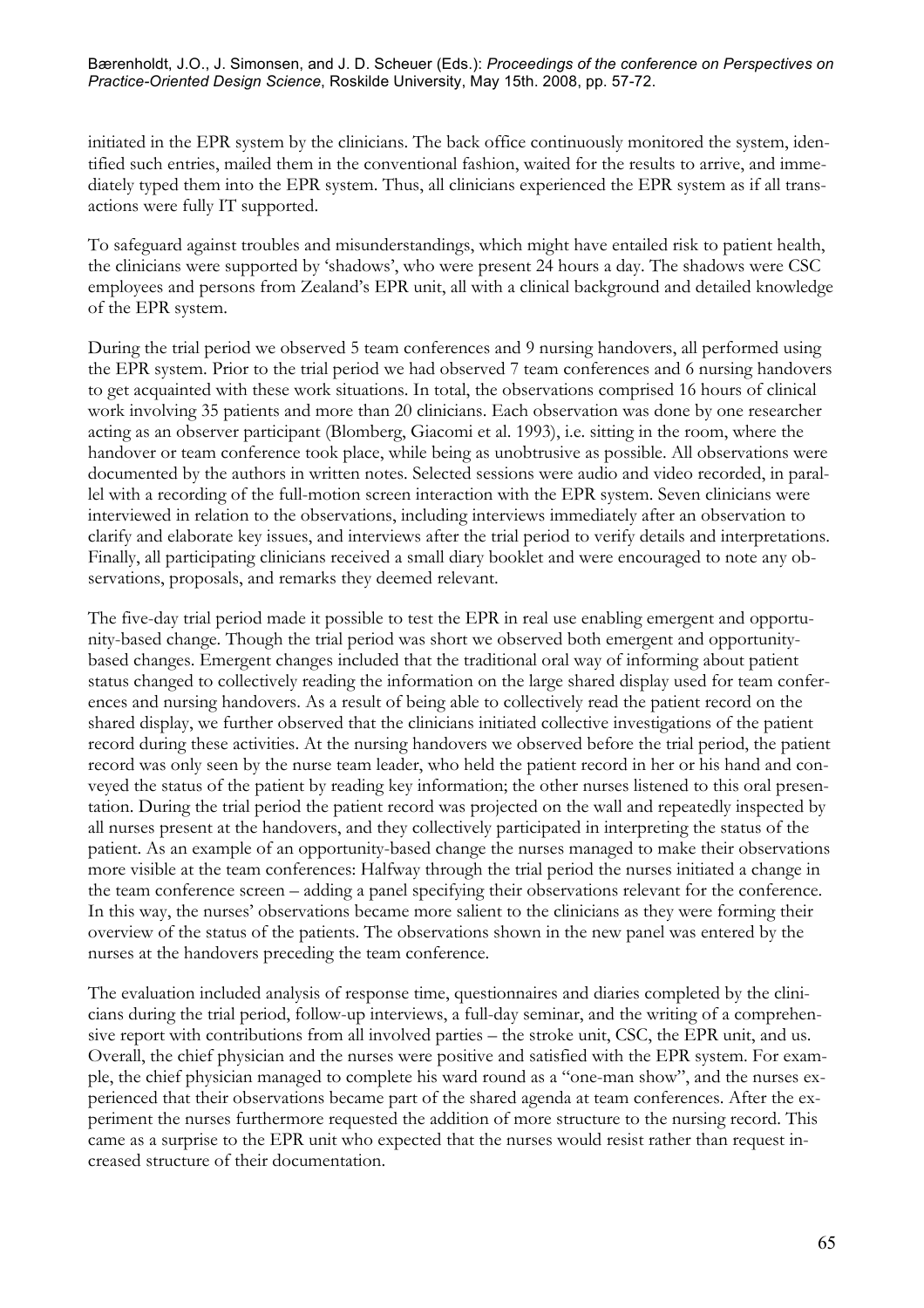The quality of the NIP reportings did not change: This turned out to be a far more complex task than anticipated. CSC had considered the inclusion of the NIP reportings in the experiment an easy target to meet, merely requiring entry fields for capturing the relevant data at the source. Now they realized that the process of capturing such data involves that specific clinicians attend to these data at the right time. This entails a need for sophisticated support in terms of notifications.

To CSC, the major result of the experiment was the implementation of a fully integrated EPR that worked throughout the trial period without technical breakdowns. Hereby CSC got a valuable reference proving that they have a highly configurable EPR platform that can deliver satisfying response times. As a direct consequence of the clinicians' strong focus on coordination at the workshops, CSC initiated the design of a completely new EPR module supporting task allocation and management.

## **Wider results of the experiment**

The PD experiment was a success in so far as it demonstrated that it is possible to design, configure, and evaluate a fully functional large-scale EPR solution in close collaboration with the clinical staff. CSC managed to develop a state-of-the-art clinical process EPR solution that three months later led them to win the bid for the clinical process EPR in the North Jutland region of Denmark.

After the trial period the EPR system was removed and the stroke unit went back to their paper-based patient records. At the same time national political concern was raised with regard to whether the five Danish regions were giving sufficient weight to integration across regions in their ongoing EPR projects. As a result, a new national EPR organization has been established. The manager of the Zealand region's EPR unit during the experiment has been appointed head of this new national EPR organization and is now in charge of the national EPR strategy. The PD strategy initiated in Zealand has hereby inspired the new national strategy which (as opposed to previous national strategies) now is based on a stepwise implementation process, driven by experiments (so-called pathfinder projects), and where attempts to standardization must be based on a bottom-up principle (Pedersen 2007).

## **Challenges for PD**

The PD experiment described in this article consumed relatively many resources. A total of 4249.5 hours were spent by the four partners in the course of the experiment, which lasted five months. A prime reason for this was the sophistication required from the EPR system because it was to be evaluated during real use, affected all groups of clinicians at the stroke unit, was used repeatedly by the clinicians during their shifts, handled information pertinent to their work, and concerned a domain in which mistakes may have severe consequences. Relative to the budget of a full future development and deployment of an EPR system in Zealand (expected to be beyond US\$ 20 million), the experiment was, however, a minor expense.

Large-scale PD projects call for a *focus* with regard to which parts of the system and its use context should be subject to thorough analysis and several iterations and experiments using different configurations of the system. In our experiment the majority of the screens in the EPR system (87% of the total 243 screens) were remarkably stable. The clinicians did not need any changes to the initial configuration of these screens. Relatively few screens (13%) were subject to ongoing experimentation and several reconfigurations. All these screens were in parts of the EPR system that involved new ways of working, such as information sharing and coordination support (Barlach and Simonsen 2007).

Important *conditions* must also be present in order for PD to gain a main role in large-scale projects. In our experiment the customer (the EPR unit) had become ready for a PD approach through their earlier experiences with the drug administration module OPUS. The manager of the EPR unit (with his back-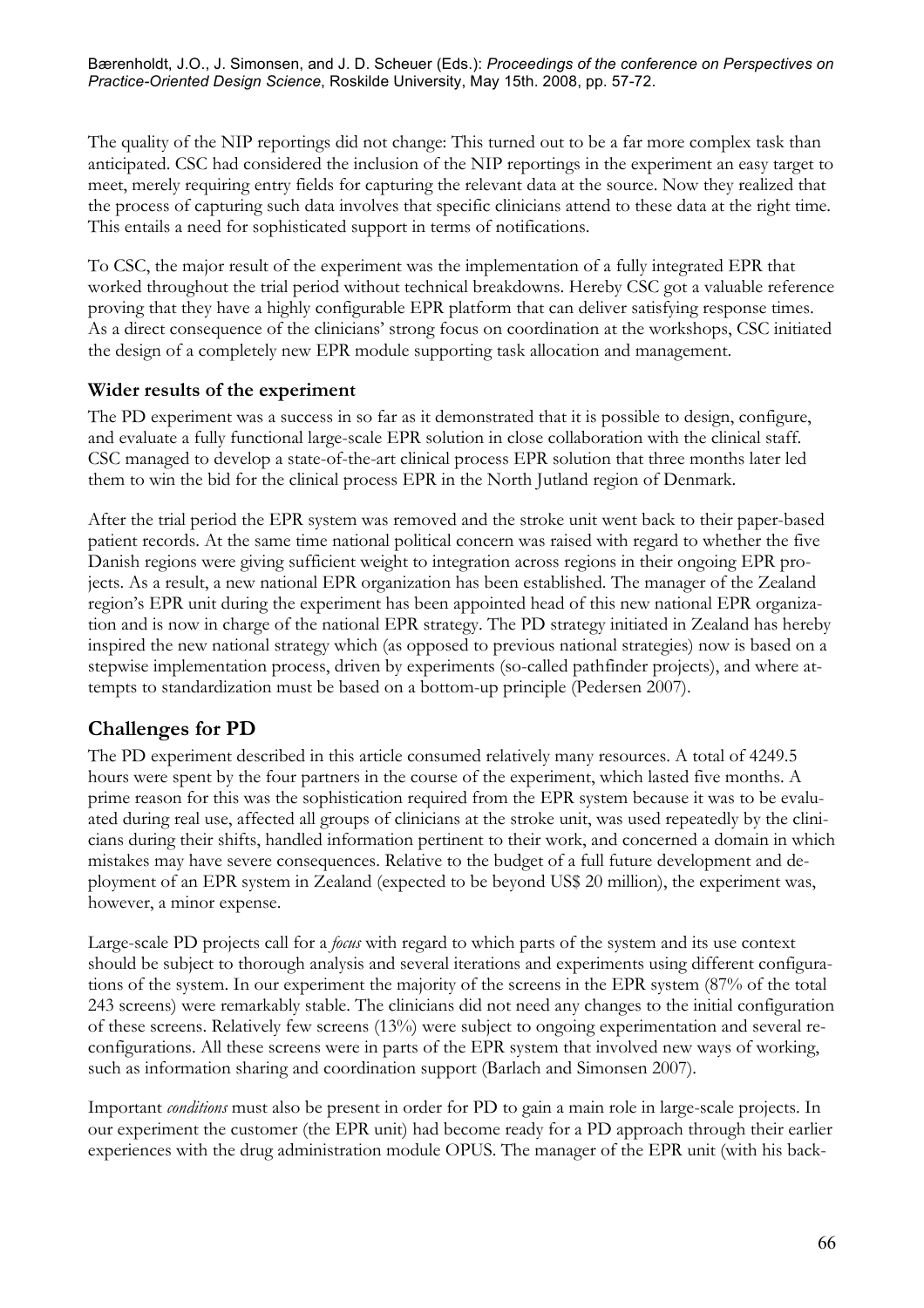ground as a physician) was further aware that the clinical process EPR could not (as in the case of OPUS) be designed as a one-size-fits-all standard system. The vendor (CSC) on the other hand had a new and highly configurable EPR platform and an urgent need to prove its ability and obtain a satisfied reference. Finally, the customer and the vendor knew each other from the development and deployment of OPUS. This mutual knowledge laid the ground for the close partnership and collaboration required by the experiment.

An ambitious and focused PD approach that meets the appropriate conditions will face at least three major challenges: the different interests of a multitude of stakeholders, an ongoing and stepwise implementation process guided by a series of large-scale PD experiments, and the conduct of PD experiments with the system in real use as part of the overall design process. These three challenges are further discussed below.

Large-scale information systems projects are characterized by involving a number of different actors spanning different organizations and different organizational levels. Thus, the first major challenge is to *manage and align the motivations and interests of this multitude of stakeholders*. Traditionally, PD projects undertake a focus narrowed to the relation between designer and end-users (Clement and Besselaar 1993; Oostveen and Besselaar 2004). In our experiment we can identify the following different stakeholders: a national and political level (requesting increased structure and standardization of the EPR content), the vendor (needing a reference for another contractual bid), the EPR unit (requesting an initial structuring of the nursing record and proof of system performance), the management of the stroke unit (requesting improved quality of NIP reportings), the physicians (wanting to complete the ward rounds as a "oneman show"), and the nurses (wanting improved overview and coordination during nursing handovers). The challenge is to comply with the premises set at the national and political levels and by high-level organizational strategies, align with the different lower levels, and argue how PD with its direct involvement of end-users is an effective means to manage, mesh, and meet these different interests.

Navigating and managing this complex set of multiple stakeholders in a political environment is a major challenge to PD approaches as noted in other large-scale PD projects (Kensing, Simonsen et al. 1998; Oostveen and Besselaar 2004). We are experimenting with using means-end hierarchies, known from cognitive systems engineering (Rasmussen, Pejtersen et al. 1994; Vicente 1999) as part of a strategic analysis (Bødker, Kensing et al. 2004, pp. 117-137) to identify and relate different stakeholders' interests. Using such means-end hierarchies we might, for example, argue that: (1) a national and political demand for increased structure in the EPR can (2) be met by a stepwise change and incremental increase of the EPR structure, which again (3) can be initiated by introducing structure to the narrative part of nursing records (4) by categorizing the record according to the Virginia Henderson categories, which (5) will only succeed if the categories fit the nurses' documentation practice; all of which ultimately (6) is calling for a PD approach focusing on the nurses' work practices.

A second major challenge is to effectively *manage sustained large-scale iterative PD experiments forming an overall stepwise implementation process*. This includes managing individual PD experiments as well as an overall stepwise implementation process that involves a series of PD experiments. The latter introduces an important problem of representation: Our experiment was, for example, carried out in close collaboration with one clinical speciality. It remains an open question how well the our results are transferable to similar specialities at other hospitals.

The challenge involves transcending beyond classic prototyping experiments focusing on evaluations of user interfaces and interaction based on prototypes with limited functionality and small data samples. Our process model is reconstructed to reflect the change processes described by Orlikowski and Hofman (Orlikowski and Hofman 1997): anticipated, emergent, and opportunity-based change. This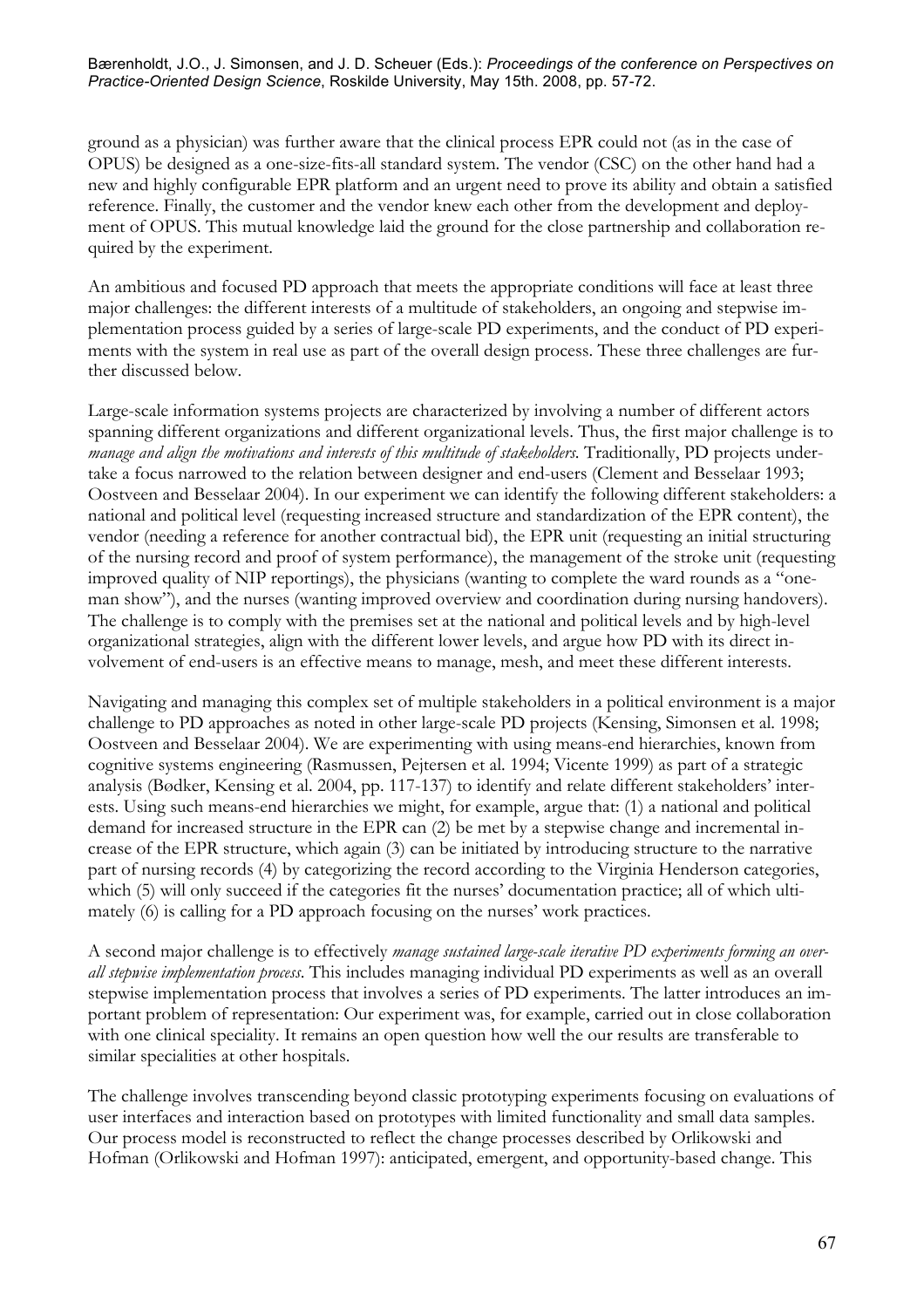entails conducting a series of experiments where functional prototypes are evaluated during real use. The model thus supports both the initial design and the stepwise implementation process suggested by Markus (Markus 2004). The stepwise implementation process faces the traditional way of managing large IT projects as 'design first then implement' (Markus 2004, p. 17): Implementing as a sequence of steps with no iterations or improvisation reflected in the prevailing way of conducting competitive bids and deeply institutionalized by the common IT contract form. The argument for a stepwise process may notice both the problems related to the traditional implementation process and the much less risky process of ongoing incremental implementation. This introduces, however, the challenge of managing an implementation process that acknowledge the need for improvisation – which constitute exactly the complexity that the traditional approach (the 'myth of the methodology', (Markus 2004, p. 18)) is blind for.

There is no final answer regarding how PD can manage this challenge. In our research we investigate how to manage a stepwise design and implementation process on the basis of identifying and measuring the effects of using the system. Our model facilitates an iterative process managed by means of effects of using the system: Overall anticipated change might be specified in terms of usage effects focusing on the work domain in question (e.g., to be able to complete the ward rounds as a "one-man show"). We have been successful in convincing managers from both the customer and the vendor that such a sustained focus on effects is a promising idea, which might potentially lead to an effects-based commercial contract model where the customer's payments are dependent on effects arising by using the vendor's system. However, this research is only in progress and many questions are still unresolved.

A third major challenge concerns the *methodological question of how to conduct realistic large-scale PD experiments* to evaluate prototype systems during real work. Our experiment raises two issues in respect to this challenge: the restricted timeframe for evaluations and the need for precautions against errors.

The timing of real-life experiments is a trade-off between, on the one hand, evaluating early and quickly to acknowledge project deadlines, save resources, and curtail diffusion of ineffective systems and, on the other hand, evaluating after a longer period of time to allow system errors to be corrected, users to gain proficiency, work practices to stabilize, use situations to reach their true level of heterogeneity, emergent and opportunity-based changes to develop, and long-term outcomes to emerge. If a PD experiment is biased toward early and brief evaluation to honor the realities of IT projects, the consequences of various learning effects become critical to the interpretation of the experiment.

In our experiment the trial period was five days. In this short period of time none of the clinicians gained proficiency in using the EPR system and their ways of working were thus in flux, whereas their prior use of paper records was facilitated by long-standing work practices. It is encouraging that some improvements could be identified after using the EPR system for only five days (Hertzum and Simonsen 2008). However, longer trial periods are highly desirable, also as a means of getting beyond the goodwill that can be invested in trying something new for a restricted period of time.

Special precautions against errors may be necessary to evaluate systems during real use. PD experiments involve a balancing of the benefits of evaluating prototype systems during real use against the confounds introduced by the necessity of special precautions to safeguard against unacceptable errors. While experiments with real use increases validity and the possibility of unanticipated discoveries, special precautions may reduce validity. For safety-critical systems it may not be acceptable to leave users to trial and error when they encounter situations not covered by training. The project context will often preclude that evaluations are postponed until special precautions are no longer necessary. Thus, either users must have ready access to support or evaluations must move to laboratory settings. Apart from more control over possible confounds laboratory settings provide for a simplified organizational setup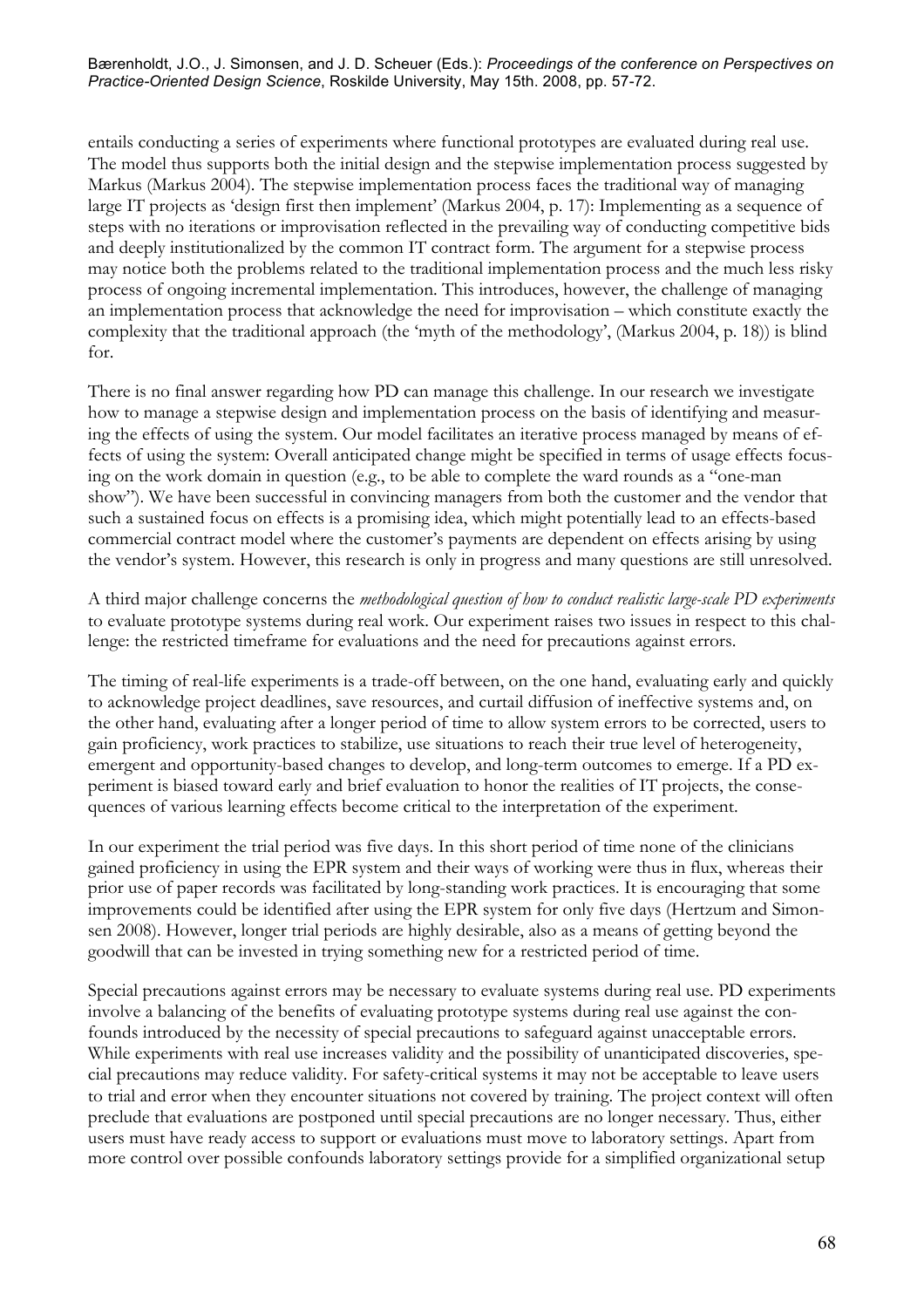and may in a number of situations be an alternative, yet not as convincing, way of performing narrowly focused evaluations.

In our experiment the clinicians were supported by shadows and certain parts of the EPR system were simulated by a back office using Wizard of Oz techniques. These precautions were necessary as troubles and misunderstandings in using the system might entail risk to patient health. But with these precautions in place the EPR system could replace paper records for the duration of the trial period.

## **Conclusion**

We have reflected on our experiences leveraging PD in the Danish healthcare sector and reviewed the important lessons we can identify. An ambitious and focused PD approach that meets the appropriate conditions will face at least three major challenges: the different interests of a multitude of stakeholders, an ongoing and stepwise implementation process guided by a series of large-scale PD experiments, and the conduct of experiments during which the system is in real use, though it is still being designed as opposed to deployed.

We have reconstructed the traditional iterative PD experimental design approach in an attempt to create a basis for a PD approach that leverages design and deployment of large-scale information systems. The process model we suggest incorporates anticipated as well as emerging and opportunity-based change as identified by Orlikowski and Hofman's improvisational change management (Orlikowski and Hofman 1997). It emphasizes PD experiments transcending traditional prototyping tests by evaluating fully integrated systems exposed to real work situations. Thus, the model enables an alternative PD strategy extending initial design and development into a sustained and ongoing stepwise implementation defined by Markus (Markus 2004) as a technochange prototyping approach.

So far, this alternative PD strategy has yielded promising results in the Danish healthcare sector. Applying it, however, forces us to meet the challenges described. It hereby raises a number of how-to questions that cannot be satisfactorily answered with general methodological guidelines. What we need is research, preferably conducted as action research, that refines this strategy by applying it in a number of cases and thereby stimulates the mutual creation and sharing of knowledge and experiences.

# **References**

- Balka, E. (2006): "Inside the Belly of the Beast: The Challenges and Successes of a Reformist Participatory Agenda", in G. Jacucci, F. Kensing, I. Wagner and J. Blomberg (Eds.), Proceedings of the 2006 Participatory Design Conference, Expanding Boundaries in Design, Trento, Italy, August 1-5, 2006, ACM Press, pp. 134-143.
- Balka, E. and N. Kahnamoui (2004): "Technology Trouble? Talk to Us: Findings from an Ethnographic Field Study", in A. Clement, F. Cindio, A. Oostveen and P. Besselaar (Eds.), Proceedings of the eighth Participatory Design Conference 2004, Artful Integration: Interweaving Media, Materials and Practices (PDC 2004), July 27-31, 2004 Toronto, Canada, ACM press, pp. 224-234.
- Balka, E., I. Wagner and C. B. Jensen (2005): "Reconfiguring critical computing in an era of configurability", in O. W. Bertelsen, N. O. Bouvin, P. G. Krogh and M. Kyng (Eds.), Proceedings of the 4th decennial conference on Critical computing: between sense and sensibility, Århus, Denmark, ACM Press, New York, NY, USA, pp. 79-88.
- Bansler, J. and E. Havn (1994): "Information Systems Development with Generic Systems", in W. R. J. Baets (Eds.), Proceedings of the Second Conference on Information Systems, Nijenrode University, 30-31 May, Breukelen, The Netherlands, Nijenrode University Press, pp. 707-715.
- Bardram, J. E., T. R. Hansen and M. Soegaard (2006): "AwareMedia A Shared Interactive Display Supporting Social, Temporal, and Spatial Awareness in Surgery", in P. Hinds and D. Martin (Eds.),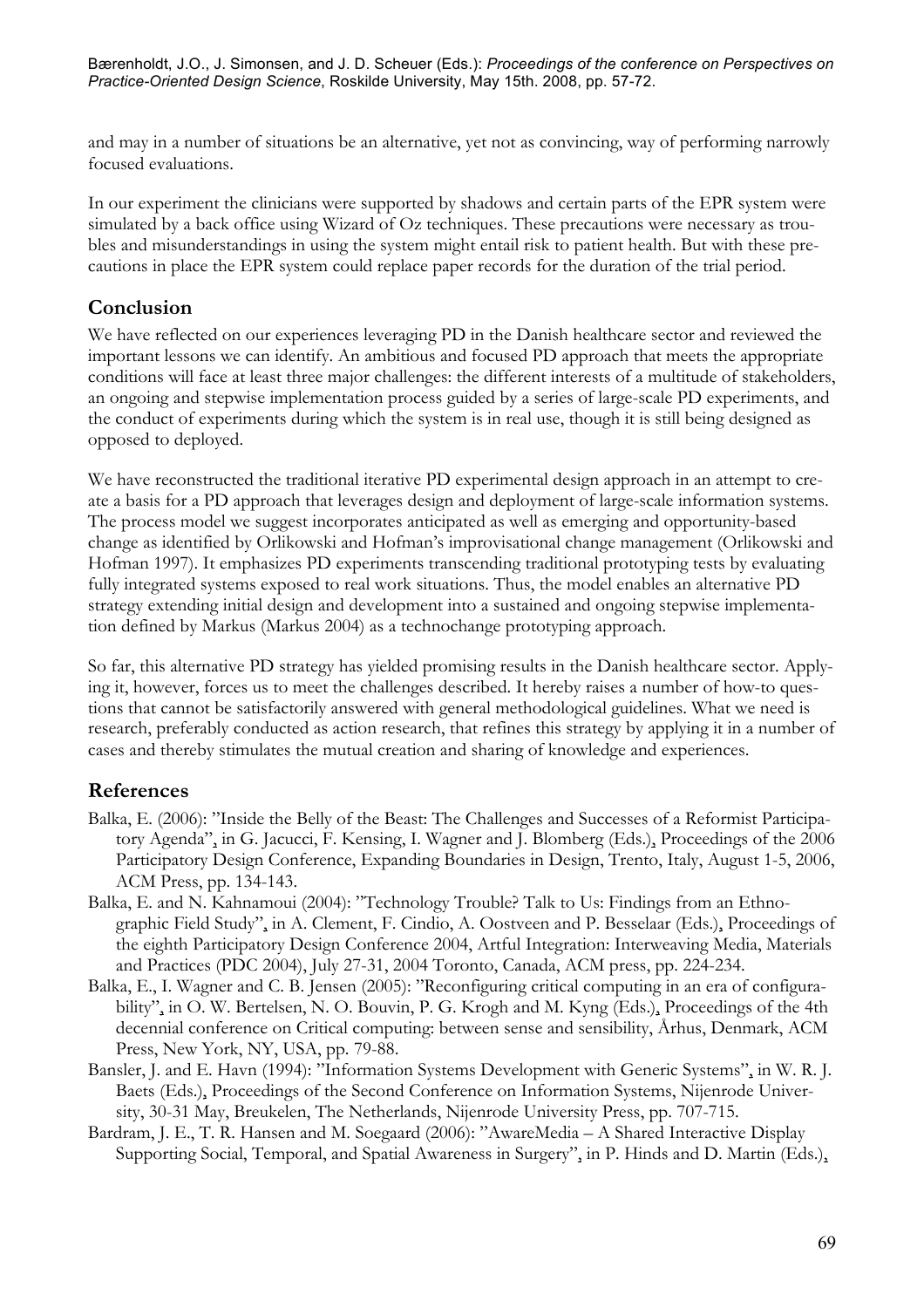Proceedings of the 2006 20th anniversary conference on Computer Supported Cooperative Work, 2006, Banff, Alberta, Canada, November 04 - 08, 2006, ACM Press, pp. 109-118.

- Barlach, A. and J. Simonsen (2007): "Which Parts of a Clinical Process EPR Needs Special Configuration", in K. Kuhn, J. Warren and T. Y. Leong (Eds.), MEDINFO 2007, Proceedings of the 12th World Congress on Health (Medical) Informatics, IOS Press, Amsterdam, pp. 1048-1052.
- Bjerknes, G. and T. Bratteteig (1988): "The memoirs of two survivors: or evaluation of a computer sytstem for cooperative work ", in I. Greif (Eds.), Proceedings of the 1988 ACM conference on Computer-supported cooperative work, Portland, Oregon, , ACM, pp. 167-177.
- Blomberg, J., J. Giacomi, A. Mosher and P. Swenton-Hall (1993): "Ethnographic Field Methods and Their Relation to Design", in D. Schuler and A. Namioka (Eds.): Participatory Design: Principles and Practices, London, UK, Lawrence Erlbaum Associates, Publishers, pp. 123-155.
- Bødker, K., F. Kensing and J. Simonsen (2004): Participatory IT Design. Designing for Business and Workplace Realities, Cambridge, Massachusetts, MIT press.
- Bødker, S. (1996): "Creating Conditions for Participation: Conflicts and Ressources in Systems Design", Human-Computer Interaction, Vol. 11, No., pp. 215-236.
- Bødker, S. and J. Buur (2002): "The Design Collaboratorium—a Place for Usability Design", ACM Transactions on Computer-Human Interaction, Vol. 9, No. 2, pp. 152–169.
- Bossen, C. (2006): "Participation, power, critique: constructing a standard for electronic patient records", in G. Jacucci, F. Kensing, I. Wagner and J. Blomberg (Eds.), Proceedings of the 2006 Participatory Design Conference, Expanding Boundaries in Design, Trento, Italy, August 1-5, 2006, ACM Press, pp. 95-104.
- Budde, R., K. Kautz, K. Kuhlekamp and H. Zullighoven (1992): Prototyping: An Approach to Evolutionary System Development, Berlin, Springer-Verlag.
- Büscher, M., M. A. Eriksen, J. F. Kristensen and P. H. MOgensen (2004): "Ways of Grounding Imagination", in A. Clement, F. Cindio, A. Oostveen and P. Besselaar (Eds.), Proceedings of the eighth Participatory Design Conference 2004, Artful Integration: Interweaving Media, Materials and Practices (PDC 2004), July 27-31, 2004 Toronto, Canada, ACM press, pp. 193-203.
- Carroll, J. M., W. A. Kellog and M. B. Rosson (1991): "The Task–Artifact Cycle", in J. M. Carroll (Eds.): Designing Interaction: Psychology at the Human-Computer Interface, Cambridge, Cambridge University Press, pp. 74-102.
- Christensen, M., A. Crabtree, C. H. Damm, K. M. Hansen, O. L. Madsen, P. Marqvardsen, P. Mogensen, E. Sandvad, L. Sloth and M. Thomsen (1998): "The M.A.D. experience: Multiperspective application development in evolutionary prototyping", in (Eds.), Proceedings of ECOOP'98, Brussels, Belgium, July 20–24, 1998, Springer Berlin (Lecture Notes in Computer Science), pp. 13-40.
- Ciborra, C. U., Ed. (1996). Groupware and Teamwork: Invisible Aid or Technical Hindrance?, Groupware and Teamwork. Invisible Aid or Technical Hindrance?, Chichester, John Wiley & Sons.
- Ciborra, C. U. (1996): "Improvisation and Information Technology in Organizations", in J. I. DeGross, S. Jarvenpaa and A. Srinivasan (Eds.), Proceedings of the Seventeenth International Conference on Information Systems, Cleveland, Ohio, pp. 369- 380.
- Clement, A. and P. V. d. Besselaar (1993): "A Retrospective Look at PD Projects", Communications of the ACM, Vol. 36, No. 4, pp. 29-37.
- Davis, A. M. (1990): Software Requirements: Analysis and Specification, Englewood Cliffs, New Jersey, Prentice-Hall.
- Ehn, P. (1988): Work-Oriented Design of Computer Artifacts, Stockholm, Sweden, Arbetslivcentrum.
- Floyd, C. (1984): "A Systematic Look at Prototyping", in R. Budde, K. Kuhlenkamp, L. Mathiassen and H. Zullighoven (Eds.): Approaches to Prototyping, Berlin, Springer Verlag, pp. 1-18.
- Grønbæk, K., M. Kyng and P. Mogensen (1993): "CSCW Challenges: Cooperative Design in Engineering Projects", Communications of the ACM, Vol. 36, No. 4, pp. 67-77.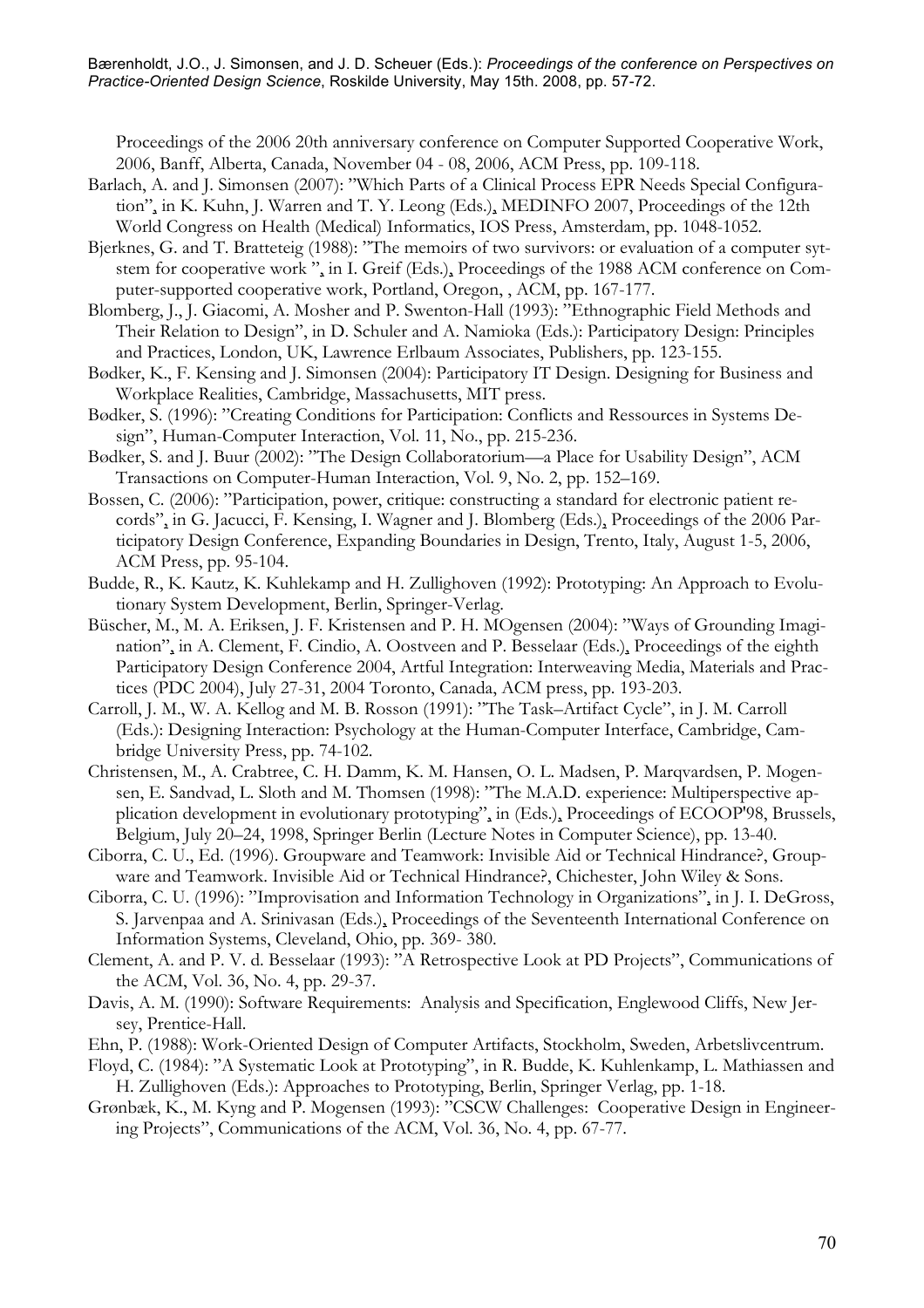- Grønbæk, K., M. Kyng and P. Mogensen (1995): "Cooperative Experimental Systems Development: Cooperative techniques Beyond Initial Design and Analysis", in (Eds.), Proceedings of the Third Decennial Conference - Computers in Context: Joining Forces in Design, Aarhus, August 14-18, 1995, Department of Computer Science, Aarhus University, Aarhus, Denmark, pp. 20-29.
- Grudin, J. (1994): "CSCW: History and Focus", IEEE Computer, Vol. 27, No. 5 (May 1994), pp. 19-26.
- Grudin, J. (1994): "Groupware and social dynamics: Eight challenges for developers", Communications of the ACM, Vol. 37, No. 1, pp. 92-105.
- Hansen, T. R. (2006): "Strings of experiments: looking at the design process as a set of socio-technical experiments", in G. Jacucci, F. Kensing, I. Wagner and J. Blomberg (Eds.), Proceedings of the 2006 Participatory Design Conference, Expanding Boundaries in Design, Trento, Italy, August 1-5, 2006, ACM Press, pp. 1-10.
- Hansen, T. R., J. E. Bardram and M. Soegaard (2006): "Moving out of the Laboratory: Deploying Pervasive Technologies in a Hospital", IEEE Pervasive Computing, Vol. 5, No. 3, pp. 24-31.
- Henderson, V. (2006). "Virginia Henderson International Nursing Library." Retrieved May 4th, 2006, 2006, from www.nursinglibrary.org.
- Hertzum, M. and J. Simonsen (2008): "Positive effects of electronic patient records on three clinical activities", International Journal of Medical Informatics, doi:10.1016/j.ijmedinf.2008.03.006.
- Horstmann, T. and R. Bentley (1997): "Distributed authoring on the web with the BSCW shared workspace system", ACM StandardView, Vol. 5, No. 1, pp. 9-16.
- Kensing, F. (2000): "Participatory Design in a Commercial Context a conceptual framework", in T. Cherkasky, J. Greenbaum, P. Mambrey and J. K. Pors (Eds.), PDC 2000 Proceedings of the Participatory Design
- Conference, New York, NY, USA, 28 November 1 December 2000, CPSR, Palo Alto, CA 94302, pp. 116-126.
- Kensing, F., J. Simonsen and K. Bødker (1998): "Participatory Design at a Radio Station", Computer Supported Cooperative Work, Vol. 7, No. 3-4, pp. 243-271.
- Markus, L. (2004): "Technochange management: using IT to drive organizational change", Journal of Information Technology, Vol. 19, No. 1, pp. 4-20.
- Markus, M. L. (2001): "Toward a Theory of Knowledge Reuse: Types of Knowledge Reuse Situations and Factors in Reuse Success", Journal of Management Information Systems, Vol. 18, No. 1, pp. 57-93.
- Maulsby, D., S. Greenberg and R. Mander (1993): "Prototyping an intelligent agent through Wizard of Oz", in (Eds.), Proceedings of the INTERCHI'93 Conference, New York: ACM Press, pp. 277- 284.
- Nagel, E. (1961): The Structure of Science. Problems in the Logic of Scientific Explanation, London, Routledge & Kegan Paul.
- NIP. (2008). "The Danish National Indicator Project (NIP)." from http://www.nip.dk.
- Oostveen, A.-M. and P. v. d. Besselaar (2004): "From small scale to large scale user participation: a case study of participatory design in e-government systems", in A. Clement, F. Cindio, A. Oostveen and P. Besselaar (Eds.), Proceedings of the eighth Participatory Design Conference 2004, Artful Integration: Interweaving Media, Materials and Practices (PDC 2004), July 27-31, 2004 Toronto, Canada, ACM press, pp. 173-182.
- Orlikowski, W. and D. Hofman (1997): "An improvisational model for change management: The case of Groupware technologies", Sloan Management Review, Vol. 38, No. 2, pp. 11-22.
- Pedersen, I. L. (2007). National strategi for digitalisering af sundhedsvæsenet 2008 2012, Sammenhængende Digital Sundhed i Danmark: pp.
- Pipek, V. and V. Wulf (1999): "A Groupware's Life", in S. Bødker, M. Kyng and K. Schmidt (Eds.), Proceedings of the Sixth European Conference on Computer Supported Cooperative Work, 12-16 September 1999, Copenhagen, Denmark, Kluwer Academic Publishers, pp. 199-218.